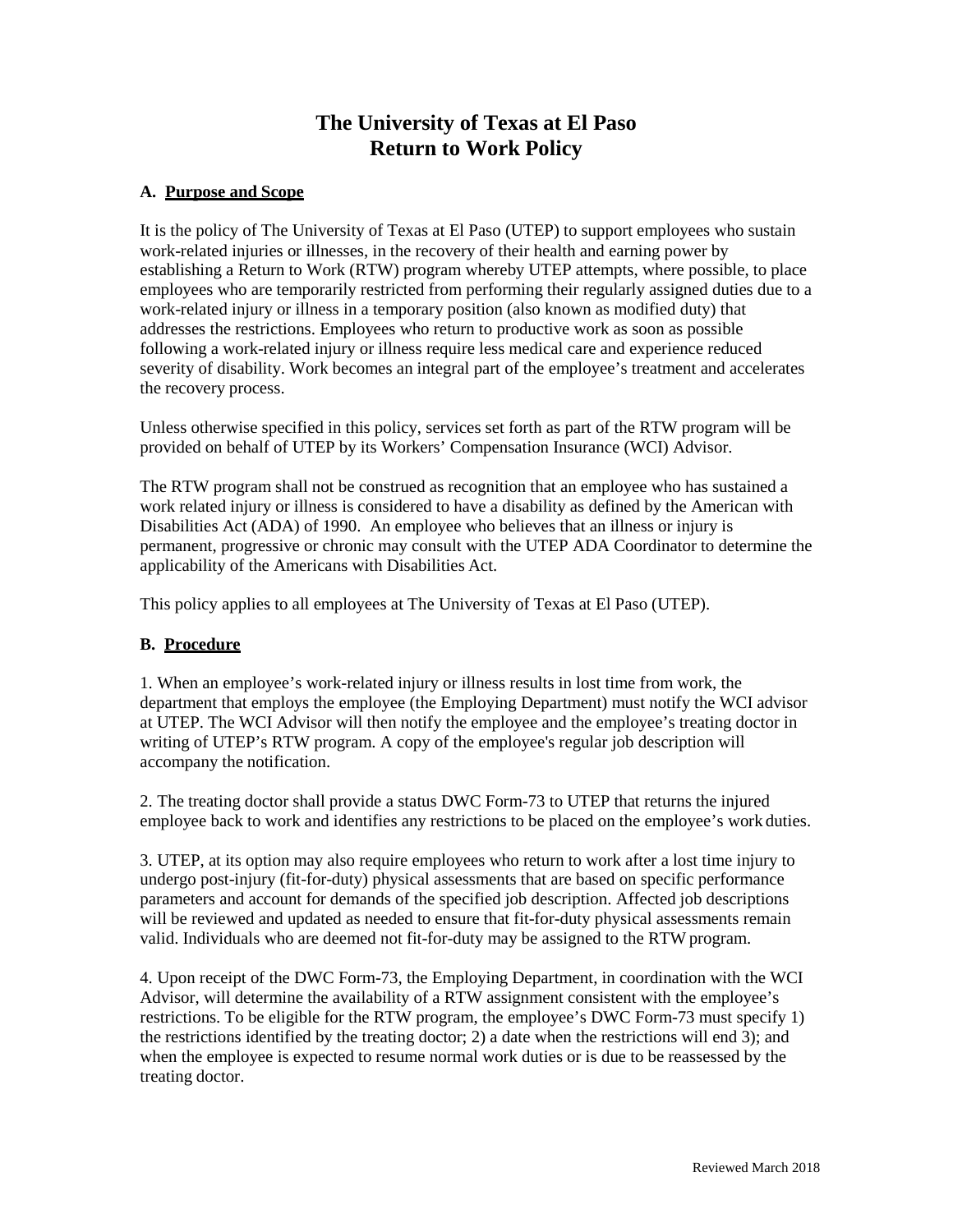The temporary assignment must consist of work that is considered meaningful and productive and include performing duties in support of institutional or departmental objectives. All offers of temporary work assignments will be made on a per-injury or per-illness basis.

5. If a temporary assignment is not available in the Employing Department, UTEP may elect to place the employee in a temporary assignment that is consistent with the physical limitations prescribed by the treating doctor.

If UTEP is unable to identify a temporary assignment either within or outside of the Employing Department, the employee will not be eligible for an assignment through the RTW program and will remain off work.

### **C. Offer of Temporary Work Assignment**

The temporary RTW program assignment will be made via a bona fide written offer of employment that will include at a minimum the position offered; the duration, location and duties of the position; the compensation payable for the position, a statement that the employer is aware of and will abide by the restrictions imposed on the employee by the treating physician; that the employer will assign only duties consistent with the employees knowledge and skill; and any other required components set by in rules adopted by the Division of Workers' Compensation. The applicable DWC Form-73 shall be attached to the written offer of employment. The offer will not take effect unless it is accepted and signed by the employee and the department in which the assignment is located.

#### **D. Refusal to Accept RTW Temporary Work Assignment**

An employee may choose to accept or refuse a temporary work assignment. However, refusal to accept a temporary work assignment is grounds for termination. Additionally, refusal of this offer may affect an employee's Workers' Compensation income benefits.

## **E. Length of RTW Temporary Assignment**

The maximum length of a RTW temporary work assignment shall not exceed six months including all time actively performing the temporary work assignment and all subsequent absence from the assignment due to the original injury or illness. In order to continue employment in their regular position the employee must be able to return to full duty without restriction within the maximum six-month period.

#### **F. Compensation**

In most cases, there will not be an adjustment in the compensation of an employee who is placed in a temporary work assignment. However, the employee's salary will be equivalent to the salary of other employees holding the same position and will be commensurate with the number of hours worked each week. The salary and benefits of the employee will remain the responsibility of the Employing Department regardless of whether the employee's temporary work assignment is in another department.

## **G. Periodic Medical and Work Status Reports**

An employee on a RTW temporary assignment must undergo periodic evaluations by the treating physician to determine when there is a change in work status or a substantial change in